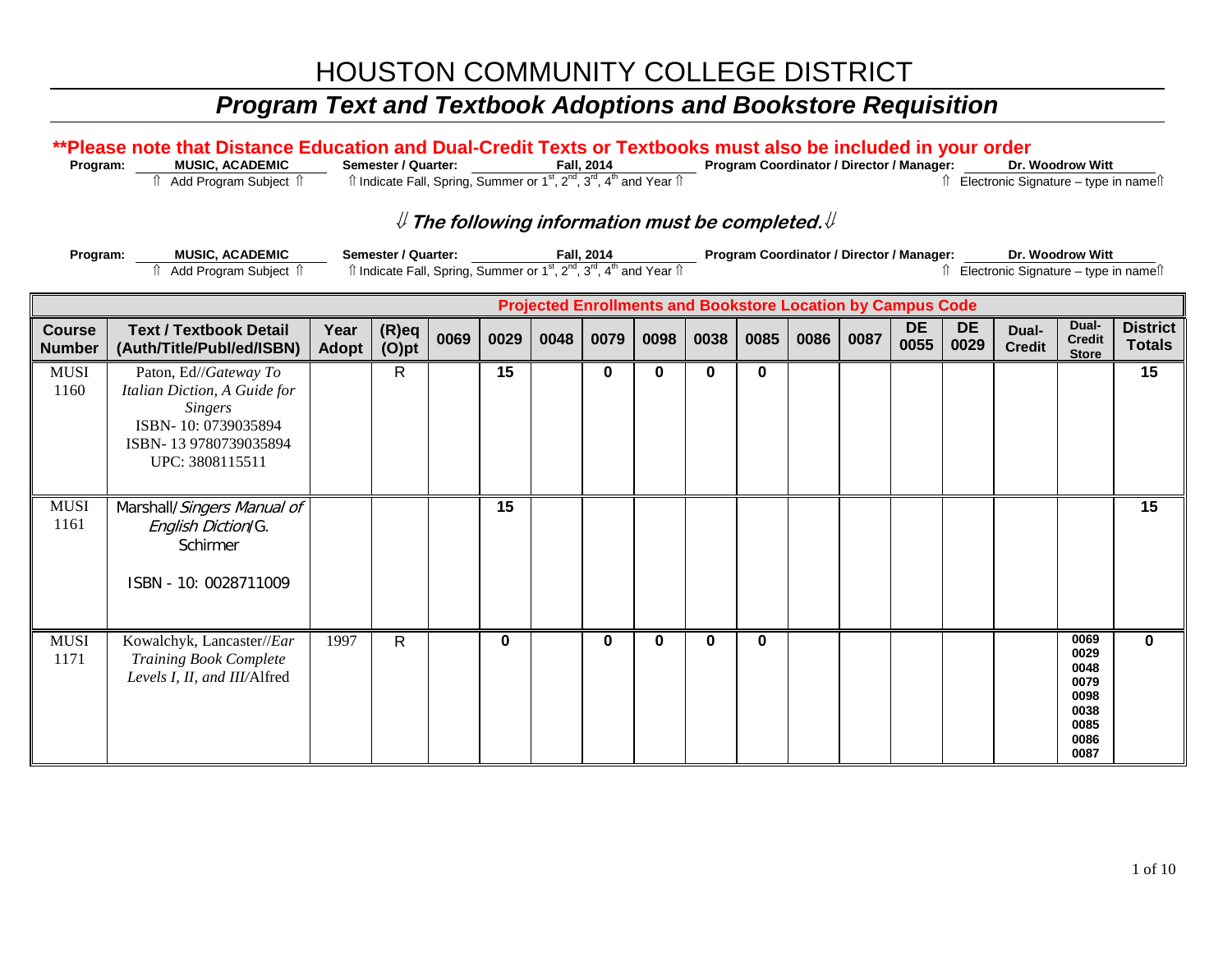## *Program Text and Textbook Adoptions and Bookstore Requisition*

#### \*\*Please note that Distance Education and Dual-Credit Texts or Textbooks must also be included in your order

| Program:                     | <b>MUSIC, ACADEMIC</b>                                                                                |      | Semester / Quarter: | îl Indicate Fall, Spring, Summer or 1 <sup>st</sup> , 2 <sup>nd</sup> , 3 <sup>rd</sup> , 4 <sup>th</sup> and Year îl | Fall, 2014 |          |    |    |  | Program Coordinator / Director / Manager: | Electronic Signature - type in names | Dr. Woodrow Witt                                                     |     |
|------------------------------|-------------------------------------------------------------------------------------------------------|------|---------------------|-----------------------------------------------------------------------------------------------------------------------|------------|----------|----|----|--|-------------------------------------------|--------------------------------------|----------------------------------------------------------------------|-----|
| <b>MUSI</b><br>1181/<br>1182 | Heerema//Progressive Class<br>Piano//Alfred<br>ISBN 0882842978                                        | 1990 | R                   | 80                                                                                                                    | 100        | 40       | 24 | 12 |  |                                           |                                      | 0069<br>0029<br>0048<br>0079<br>0098<br>0038<br>0085<br>0086<br>0087 | 256 |
| <b>MUSI</b><br>1183/<br>1184 | Paton/Christy//Foundations<br>in Singing//Wm. C. Brown<br>8 <sup>th</sup> Edition//ISBN<br>0072989793 | 2002 | R.                  | 50                                                                                                                    |            | $\bf{0}$ |    | 15 |  |                                           |                                      | 0069<br>0029<br>0048<br>0079<br>0098<br>0038<br>0085<br>0086<br>0087 | 65  |

|                                |                                                                                         |                      |                      |      |      |      |      |      | <b>Projected Enrollments and Bookstore Location by Campus Code</b> |      |      |      |                   |                   |                        |                                                                      |                                  |
|--------------------------------|-----------------------------------------------------------------------------------------|----------------------|----------------------|------|------|------|------|------|--------------------------------------------------------------------|------|------|------|-------------------|-------------------|------------------------|----------------------------------------------------------------------|----------------------------------|
| <b>Course</b><br><b>Number</b> | <b>Text / Textbook Detail</b><br>(Auth/Title/Publ/ed/ISBN)                              | Year<br><b>Adopt</b> | $(R)$ eq<br>$(O)$ pt | 0069 | 0029 | 0048 | 0079 | 0098 | 0038                                                               | 0085 | 0086 | 0087 | <b>DE</b><br>0055 | <b>DE</b><br>0029 | Dual-<br><b>Credit</b> | Dual-<br><b>Credit</b><br><b>Store</b>                               | <b>District</b><br><b>Totals</b> |
| <b>MUSI</b><br>1192            | Schmid// <i>Class Guitar</i> $-$<br><i>Volume I</i> //Hal Leonard<br>ISBN 9780920800119 | 1994                 | R                    |      | 45   |      | 0    |      |                                                                    | 18   |      |      |                   |                   |                        | 0069<br>0029<br>0048<br>0079<br>0098<br>0038<br>0085<br>0086<br>0087 | 63                               |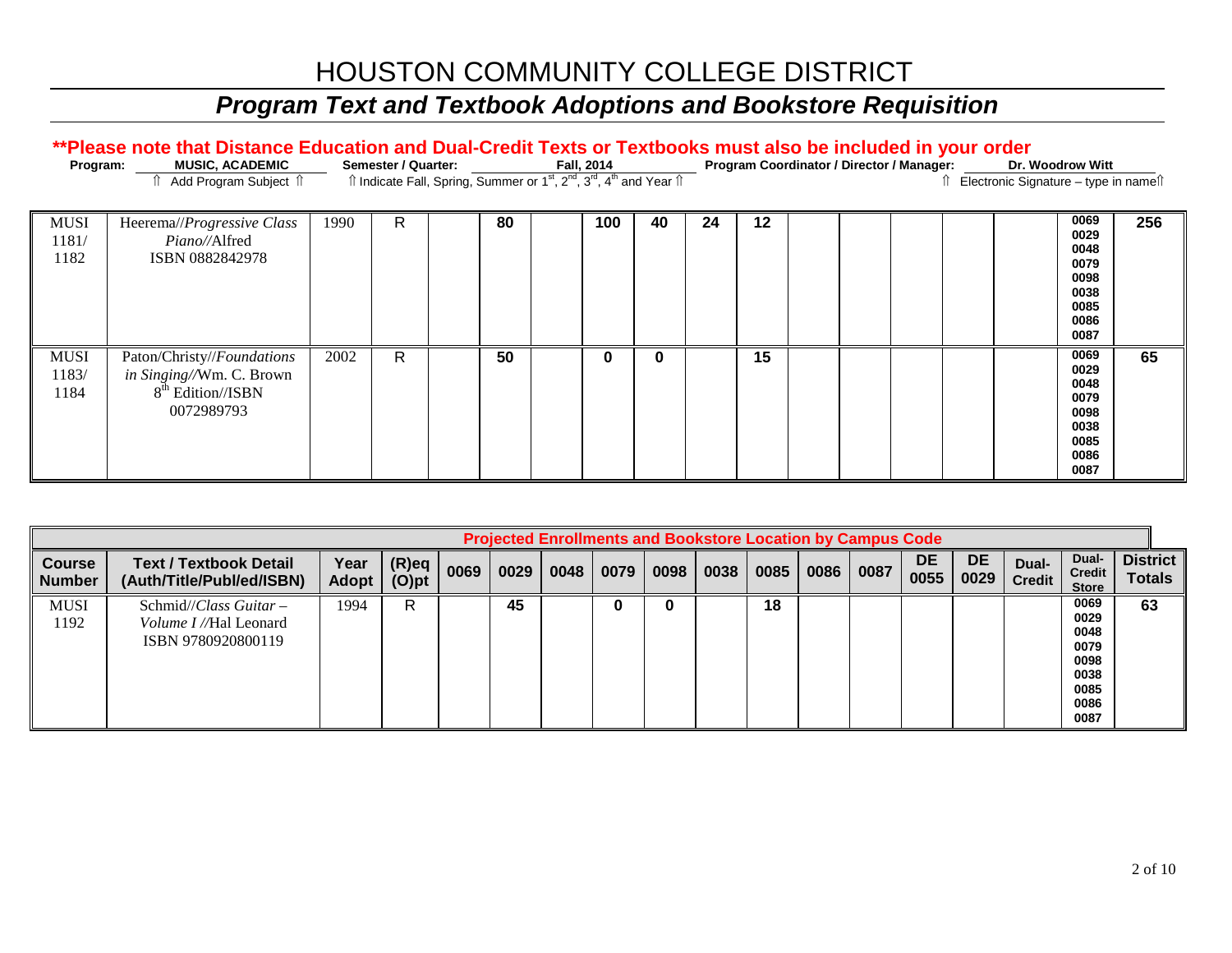| Program:                                                                                 | **Please note that Distance Education and Dual-Credit Texts or Textbooks must also be included in your order<br>MUSIC, ACADEMIC<br>⇑<br>Add Program Subject 1 |                      | Semester / Quarter:<br>Îl Indicate Fall, Spring, Summer or 1 <sup>st</sup> , 2 <sup>nd</sup> , 3 <sup>rd</sup> , 4 <sup>th</sup> and Year Îl |      |      | Fall, 2014 |      |      |      |      |      | Program Coordinator / Director / Manager: |                   |                   | Dr. Woodrow Witt<br>↑ Electronic Signature - type in name <sup>1</sup> |                                                                      |                                  |
|------------------------------------------------------------------------------------------|---------------------------------------------------------------------------------------------------------------------------------------------------------------|----------------------|----------------------------------------------------------------------------------------------------------------------------------------------|------|------|------------|------|------|------|------|------|-------------------------------------------|-------------------|-------------------|------------------------------------------------------------------------|----------------------------------------------------------------------|----------------------------------|
| <b>MUSI</b><br>1211<br><b>MUSI</b><br>1212<br><b>MUSI</b><br>2211<br><b>MUSI</b><br>2212 | Kostka/Payne/Tonal Harmony:<br>With An Introduction To<br>Twentieth-Century Music, 5 <sup>th</sup><br>Edition/Mcgraw-Hill<br>ISBN: 0072852607                 | 2012                 | R                                                                                                                                            |      | 25   |            | 45   | 25   |      | 8    |      |                                           |                   |                   |                                                                        |                                                                      | 123                              |
| <b>MUSI</b><br>1216<br><b>MUSI</b><br>1217                                               | Benward/ <i>/Ear Training</i> : 7 <sup>th</sup><br>Edition//McGraw-Hill Higher<br>Education<br>ISBN 0073015954<br>(with CD)                                   | 2005                 | $\mathsf{R}$                                                                                                                                 |      | 0    |            | 40   | 25   |      | 8    |      |                                           |                   |                   |                                                                        | 0069<br>0029<br>0048<br>0079<br>0098<br>0038<br>0085<br>0086<br>0087 | 73                               |
| Course<br><b>Number</b>                                                                  | <b>Text / Textbook Detail</b><br>(Auth/Title/Publ/ed/ISBN)                                                                                                    | Year<br><b>Adopt</b> | $(R)$ eq<br>$(O)$ pt                                                                                                                         | 0069 | 0029 | 0048       | 0079 | 0098 | 0038 | 0085 | 0086 | 0087                                      | <b>DE</b><br>0055 | <b>DE</b><br>0029 | Dual-<br><b>Credit</b>                                                 | Dual-<br><b>Credit</b><br><b>Store</b>                               | <b>District</b><br><b>Totals</b> |
| <b>MUSI</b><br>1216<br><b>MUSI</b><br>1217                                               | Horvit/Koozin/Nelson//Music<br>for Ear Training, Second Ed//<br>Schirmer/Cengage Pub.<br>ISBN-10: 0534627668<br>ISBN-13: 978-0534627669<br>Edition: 2nd       | 1999                 | R                                                                                                                                            |      | 25   |            |      |      |      |      |      |                                           |                   |                   |                                                                        |                                                                      | 25                               |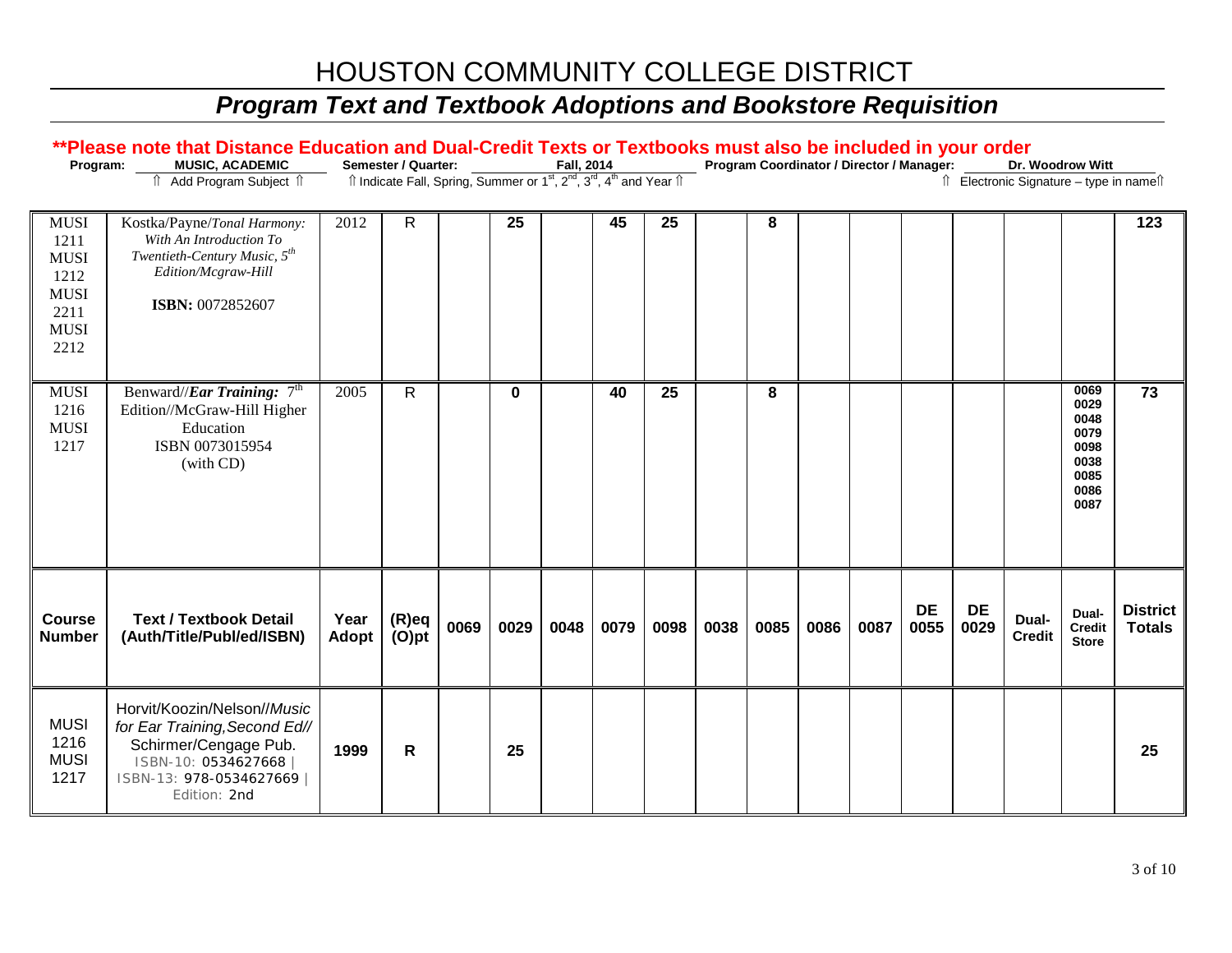#### *Program Text and Textbook Adoptions and Bookstore Requisition*

#### \*\*Please note that Distance Education and Dual-Credit Texts or Textbooks must also be included in your order

| Program:            | <b>MUSIC, ACADEMIC</b><br><b>↑ Add Program Subject ↑</b>           |      | Semester / Quarter:<br>îl Indicate Fall, Spring, Summer or 1 <sup>st</sup> , 2 <sup>nd</sup> , 3 <sup>rd</sup> , 4 <sup>th</sup> and Year îl |    |     | Fall, 2014 |     |    |    |    | Program Coordinator / Director / Manager: | Electronic Signature - type in names | Dr. Woodrow Witt                                                     |     |
|---------------------|--------------------------------------------------------------------|------|----------------------------------------------------------------------------------------------------------------------------------------------|----|-----|------------|-----|----|----|----|-------------------------------------------|--------------------------------------|----------------------------------------------------------------------|-----|
| <b>MUSI</b><br>1301 | White// <i>Music First</i> //McGraw-<br>Hill<br>ISBN 9780073137742 | 2008 | R                                                                                                                                            | 25 | 130 | 150        | 150 | 40 | 25 | 25 |                                           |                                      | 0069<br>0029<br>0048<br>0079<br>0098<br>0038<br>0085<br>0086<br>0087 | 545 |

|                                |                                                                                      |                      |                      |      |      |      |      | <b>Projected Enrollments and Bookstore Location by Campus Code</b> |      |      |             |          |                   |                   |                        |                                                                      |                                  |
|--------------------------------|--------------------------------------------------------------------------------------|----------------------|----------------------|------|------|------|------|--------------------------------------------------------------------|------|------|-------------|----------|-------------------|-------------------|------------------------|----------------------------------------------------------------------|----------------------------------|
|                                |                                                                                      |                      |                      |      |      |      |      |                                                                    |      |      |             |          |                   |                   |                        |                                                                      |                                  |
| <b>Course</b><br><b>Number</b> | <b>Text / Textbook Detail</b><br>(Auth/Title/Publ/ed/ISBN)                           | Year<br><b>Adopt</b> | $(R)$ eq<br>$(O)$ pt | 0069 | 0029 | 0048 | 0079 | 0098                                                               | 0038 | 0085 | 0086        | 0087     | <b>DE</b><br>0055 | <b>DE</b><br>0029 | Dual-<br><b>Credit</b> | Dual-<br><b>Credit</b><br><b>Store</b>                               | <b>District</b><br><b>Totals</b> |
| <b>MUSI</b><br>1306            | Kamien Music: An<br>Appreciation Brief Edition<br>8th edition ISBN:<br>9781259355653 | 2014                 | $\mathsf{R}$         | 20   | 30   |      | 100  | 20                                                                 |      | 40   | $\mathbf 0$ | $\bf{0}$ | 30                | 15                |                        | 0069<br>0029<br>0048<br>0079<br>0098<br>0038<br>0085<br>0086<br>0087 | 255                              |
|                                |                                                                                      |                      |                      |      |      |      |      |                                                                    |      |      |             |          |                   |                   |                        |                                                                      |                                  |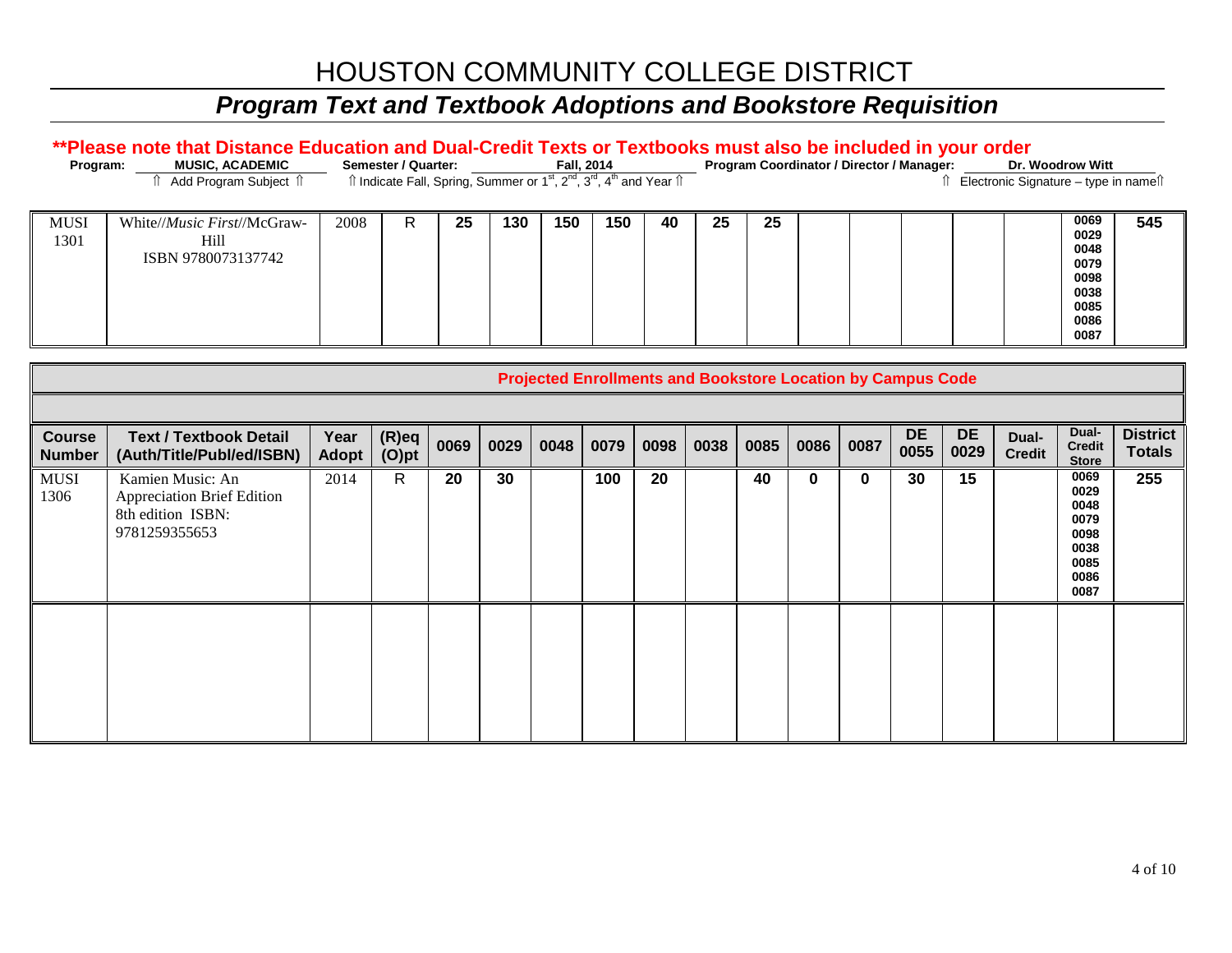# *Program Text and Textbook Adoptions and Bookstore Requisition*

| Program:                       | **Please note that Distance Education and Dual-Credit Texts or Textbooks must also be included in your order<br><b>MUSIC, ACADEMIC</b><br>Add Program Subject 1 |               | Semester / Quarter:<br>ft Indicate Fall, Spring, Summer or 1 <sup>st</sup> , 2 <sup>nd</sup> , 3 <sup>rd</sup> , 4 <sup>th</sup> and Year ft |      |      |      | Fall, 2014 |          |      |      |      |      | Program Coordinator / Director / Manager: |                   | î Electronic Signature - type in nameî | Dr. Woodrow Witt                                                     |                                  |
|--------------------------------|-----------------------------------------------------------------------------------------------------------------------------------------------------------------|---------------|----------------------------------------------------------------------------------------------------------------------------------------------|------|------|------|------------|----------|------|------|------|------|-------------------------------------------|-------------------|----------------------------------------|----------------------------------------------------------------------|----------------------------------|
| <b>Course</b><br><b>Number</b> | <b>Text / Textbook Detail</b><br>(Auth/Title/Publ/ed/ISBN)                                                                                                      | Year<br>Adopt | $(R)$ eq<br>$(O)$ pt                                                                                                                         | 0069 | 0029 | 0048 | 0079       | 0098     | 0038 | 0085 | 0086 | 0087 | <b>DE</b><br>0055                         | <b>DE</b><br>0029 | Dual-<br><b>Credit</b>                 | Dual-<br><b>Credit</b><br><b>Store</b>                               | <b>District</b><br><b>Totals</b> |
| <b>MUSI</b><br>1306            | Appell, Hemphill//American<br><b>Popular Music:</b><br>A Multi-Cultural Histor y<br>//Thomson/Wadsworth<br>ISBN 0155062298                                      | 2005          | $\mathsf{R}$                                                                                                                                 |      |      |      |            |          |      |      |      |      |                                           |                   |                                        | 0069<br>0029<br>0048<br>0079<br>0098<br>0038<br>0085<br>0086<br>0087 | $\mathbf 0$                      |
| <b>MUSI</b><br>1308            | Machlis// <i>Enjoyment of</i><br>Music//Norton<br>9thEdition//ISBN<br>0393978796                                                                                | 1990          | $\mathsf{R}$                                                                                                                                 |      | 25   |      |            |          |      |      |      |      |                                           |                   |                                        | 0069<br>0029<br>0048<br>0079<br>0098<br>0038<br>0085<br>0086<br>0087 | 25                               |
| <b>MUSI</b><br>1308            | The Norton Recordings<br>9th Edition, Shorter Version<br>4 CD's//ISBN 0393104958                                                                                | 1998          | $\mathsf{R}$                                                                                                                                 |      | 5    |      | 0          | $\bf{0}$ |      |      |      |      |                                           |                   |                                        | 0069<br>0029<br>0048<br>0079<br>0098<br>0038                         | 5                                |

**0085 0086 0087**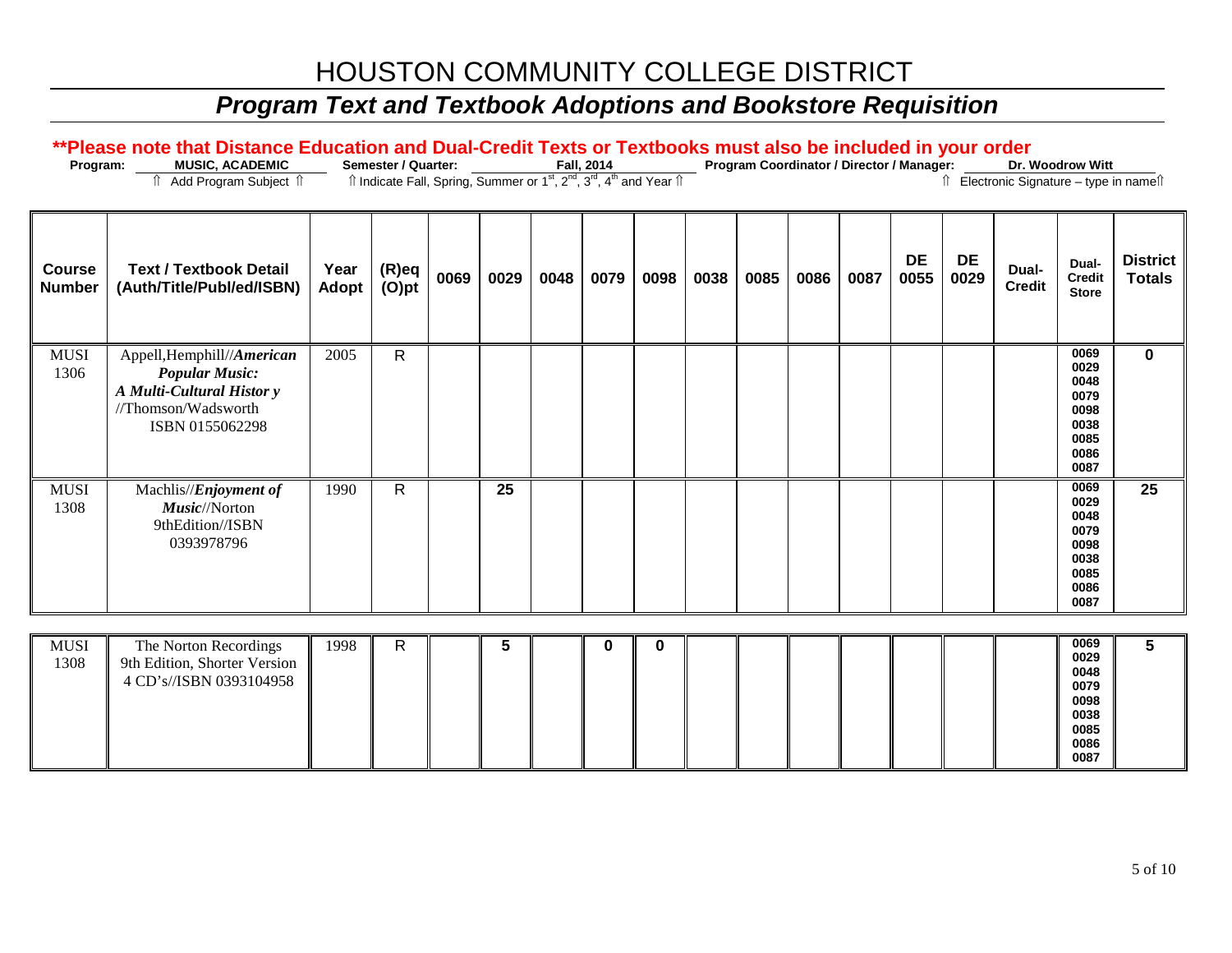| Program:                               | **Please note that Distance Education and Dual-Credit Texts or Textbooks must also be included in your order<br>MUSIC, ACADEMIC<br>↑ Add Program Subject ↑ |                     | Semester / Quarter:<br>Îl Indicate Fall, Spring, Summer or 1 <sup>st</sup> , 2 <sup>nd</sup> , 3 <sup>rd</sup> , 4 <sup>th</sup> and Year Îl |      |             |      | Fall, 2014 |             |      |      | Program Coordinator / Director / Manager: |      |                   |                   | ↑ Electronic Signature - type in name <sup>1</sup> | Dr. Woodrow Witt                                                     |                                  |
|----------------------------------------|------------------------------------------------------------------------------------------------------------------------------------------------------------|---------------------|----------------------------------------------------------------------------------------------------------------------------------------------|------|-------------|------|------------|-------------|------|------|-------------------------------------------|------|-------------------|-------------------|----------------------------------------------------|----------------------------------------------------------------------|----------------------------------|
| <b>MUSI</b><br>1309                    | Machlis// <i>Enjoyment of</i><br>Music//Norton, Shorter<br>Edition<br>9thEdition//ISBN<br>0393978796                                                       | <b>MUSI</b><br>1309 | ${\sf R}$                                                                                                                                    |      | $\mathbf 0$ |      | 0          | $\mathbf 0$ |      |      |                                           |      |                   |                   |                                                    | 0069<br>0029<br>0048<br>0079<br>0098<br>0038<br>0085<br>0086<br>0087 | 0                                |
| Course<br><b>Number</b>                | <b>Text / Textbook Detail</b><br>(Auth/Title/Publ/ed/ISBN)                                                                                                 | Year<br>Adopt       | $(R)$ eq<br>$(O)$ pt                                                                                                                         | 0069 | 0029        | 0048 | 0079       | 0098        | 0038 | 0085 | 0086                                      | 0087 | <b>DE</b><br>0055 | <b>DE</b><br>0029 | Dual-<br><b>Credit</b>                             | Dual-<br><b>Credit</b><br><b>Store</b>                               | <b>District</b><br><b>Totals</b> |
| <b>MUSI</b><br>1309                    | <b>Norton Scores, Study</b><br><b>Anthology - Volume</b><br><b>II</b> /Norton, Forney<br>9th Edition//ISBN<br>0393979466                                   | 2003                | $\mathsf{R}$                                                                                                                                 |      | $\mathbf 0$ |      | $\bf{0}$   | $\mathbf 0$ |      |      |                                           |      |                   |                   |                                                    | 0069<br>0029<br>0048<br>0079<br>0098<br>0038<br>0085<br>0086<br>0087 | $\bf{0}$                         |
| <b>MUSI</b><br>1310<br>Jazz<br>History | Mark C. Gridley//Jazz Styles:<br>History and<br>Analysis//Prentice Hall<br>$9th$ Edition<br>ISBN 0131931156                                                | 2004                | $\mathsf{R}$                                                                                                                                 |      |             |      |            |             |      |      |                                           |      |                   |                   |                                                    | 0029<br>0048<br>0079<br>0098<br>0038<br>0085<br>0086<br>0087         | $\bf{0}$                         |
| <b>Course</b><br><b>Number</b>         | <b>Text / Textbook Detail</b><br>(Auth/Title/Publ/ed/ISBN)                                                                                                 | Year<br>Adopt       | $(R)$ eq<br>$(O)$ pt                                                                                                                         | 0069 | 0029        | 0048 | 0079       | 0098        | 0038 | 0085 | 0086                                      | 0087 | <b>DE</b><br>0055 | <b>DE</b><br>0029 | Dual-<br><b>Credit</b>                             | Dual-<br><b>Credit</b><br><b>Store</b>                               | <b>District</b><br><b>Totals</b> |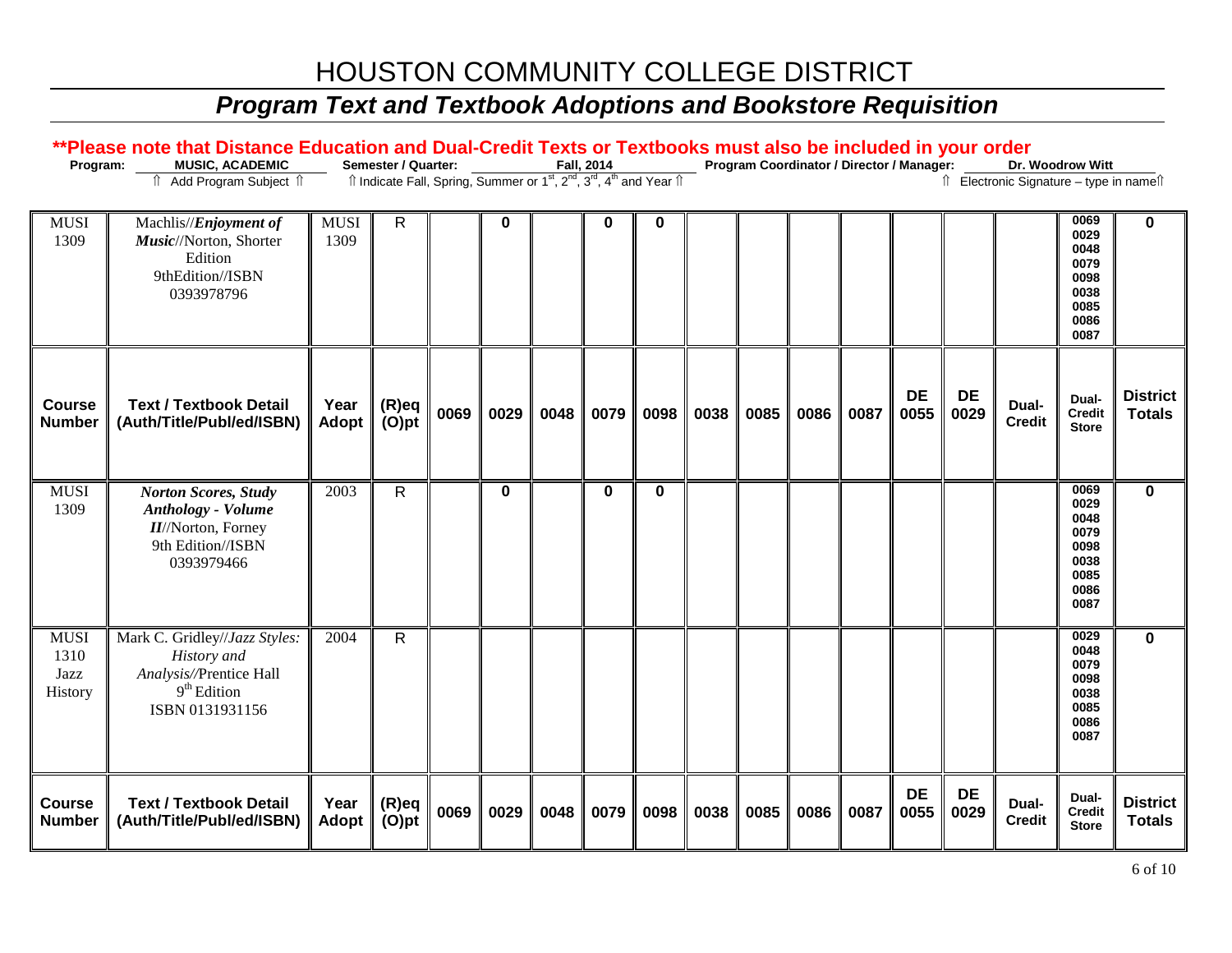| Program:                                                              | **Please note that Distance Education and Dual-Credit Texts or Textbooks must also be included in your order<br><b>MUSIC, ACADEMIC</b><br>Add Program Subject 1                          |               | <b>Semester / Quarter:</b><br>Îl Indicate Fall, Spring, Summer or 1 <sup>st</sup> , 2 <sup>nd</sup> , 3 <sup>rd</sup> , 4 <sup>th</sup> and Year Îl |      |      |      | Fall, 2014 |      |      |      |      | Program Coordinator / Director / Manager: |                   |                   | Îl Electronic Signature - type in nameîl | Dr. Woodrow Witt                                                     |                                  |
|-----------------------------------------------------------------------|------------------------------------------------------------------------------------------------------------------------------------------------------------------------------------------|---------------|-----------------------------------------------------------------------------------------------------------------------------------------------------|------|------|------|------------|------|------|------|------|-------------------------------------------|-------------------|-------------------|------------------------------------------|----------------------------------------------------------------------|----------------------------------|
| <b>MUSI</b><br>1310<br>Hist &<br>Lit of<br>Rec<br>Music in<br>America | Larry Star & Christopher<br>Waterman, American<br>Popular Music: From<br>Minstrelsy to MP3<br>ISBN-13: 9780195396300                                                                     |               | R                                                                                                                                                   |      |      |      |            |      |      | 20   |      |                                           |                   |                   |                                          | 0069<br>0029<br>0048<br>0079<br>0098<br>0038<br>0085<br>0086<br>0087 | 20                               |
| <b>Course</b><br><b>Number</b>                                        | <b>Text / Textbook Detail</b><br>(Auth/Title/Publ/ed/ISBN)                                                                                                                               | Year<br>Adopt | (R)eq<br>$(O)$ pt                                                                                                                                   | 0069 | 0029 | 0048 | 0079       | 0098 | 0038 | 0085 | 0086 | 0087                                      | <b>DE</b><br>0055 | <b>DE</b><br>0029 | Dual-<br><b>Credit</b>                   | Dual-<br><b>Credit</b><br><b>Store</b>                               | <b>District</b><br><b>Totals</b> |
| <b>MUSI</b><br>1310<br>Hist &<br>Lit of<br>Rec<br>Music in<br>America | Campbell//Popular Music in<br>America: And the Beat Goes<br>On<br>Popular Music with 3 CD<br>package<br>2nd Edition//ISBN<br>9780495058809                                               | 2000          | $\mathsf{R}$                                                                                                                                        |      |      |      |            |      |      |      |      |                                           |                   | 35                |                                          | 0069<br>0029<br>0048<br>0079<br>0098<br>0038<br>0085<br>0086<br>0087 | 35                               |
| ${\rm MUSI}$<br>1310<br>History<br>of Rock<br>& Roll                  | Megill, Donald D. and David<br>W.//History of Rock and Roll<br>Online, $2^{nd}$ Ed.//Includes 2<br>CDs, Coastal Learning<br>Systems, Kendall Hunt Pub.<br>ISBN-978-0-7575-<br>$7400 - 9$ | 2011          | $\overline{R}$                                                                                                                                      |      |      |      |            |      |      |      |      |                                           |                   | 35                |                                          | 0069<br>0029<br>0048<br>0079<br>0098<br>0038<br>0085<br>0086<br>0087 | 35                               |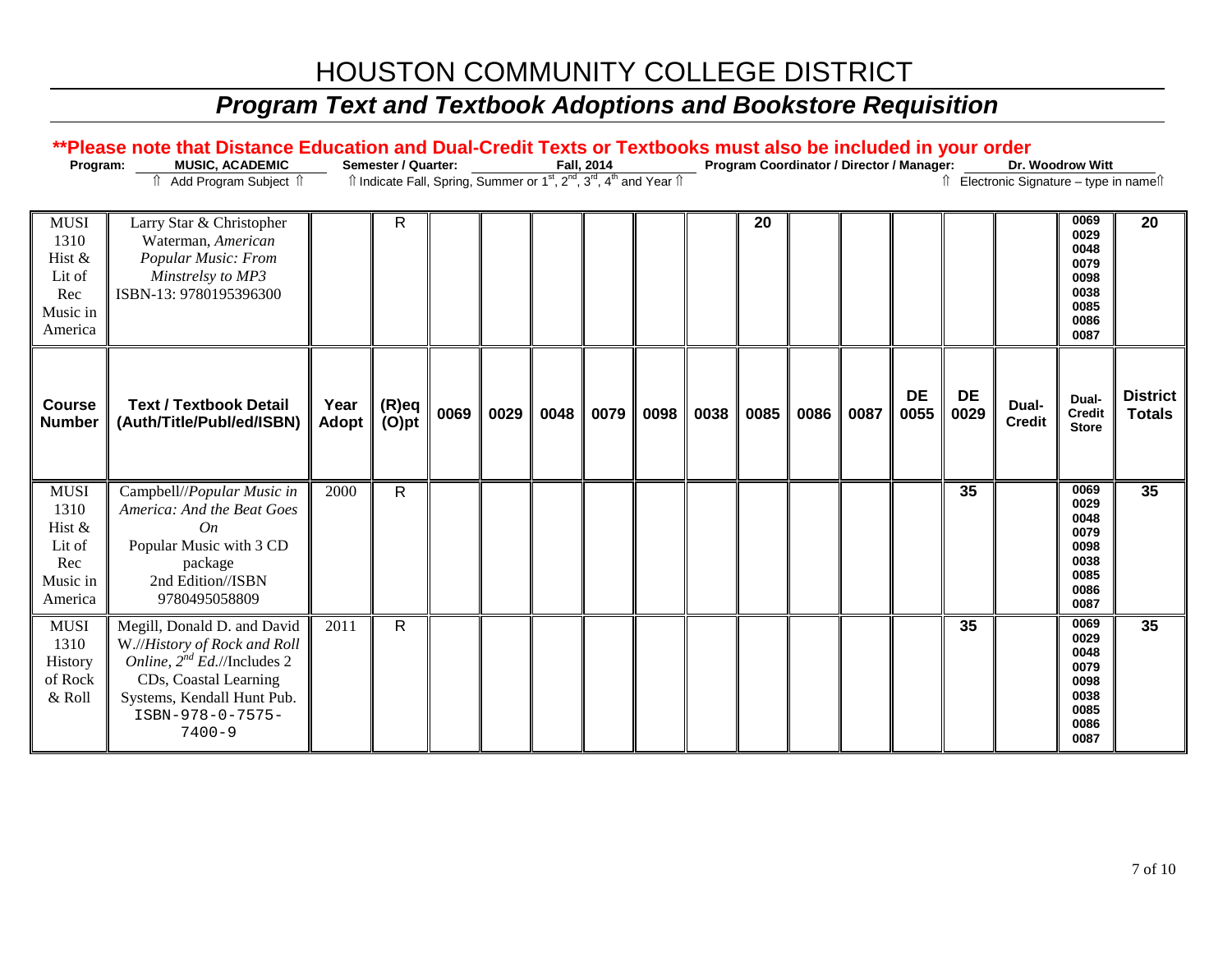| Program:                                   | **Please note that Distance Education and Dual-Credit Texts or Textbooks must also be included in your order<br>MUSIC, ACADEMIC |               | Semester / Quarter:                                                                                                   |      |             |      | Fall, 2014  |             |      |      | Program Coordinator / Director / Manager: |      |                   |                   |                                                    | Dr. Woodrow Witt                                                     |                                  |
|--------------------------------------------|---------------------------------------------------------------------------------------------------------------------------------|---------------|-----------------------------------------------------------------------------------------------------------------------|------|-------------|------|-------------|-------------|------|------|-------------------------------------------|------|-------------------|-------------------|----------------------------------------------------|----------------------------------------------------------------------|----------------------------------|
|                                            | ↑ Add Program Subject ↑                                                                                                         |               | Îl Indicate Fall, Spring, Summer or 1 <sup>st</sup> , 2 <sup>nd</sup> , 3 <sup>rd</sup> , 4 <sup>th</sup> and Year Îl |      |             |      |             |             |      |      |                                           |      |                   |                   | ↑ Electronic Signature - type in name <sup>1</sup> |                                                                      |                                  |
| <b>MUSI</b><br>2181                        | Lancaster//Alfred's Group<br>Piano, Book 2// Alfred<br>ISBN 0882847007                                                          | 1999          | $\mathsf{R}$                                                                                                          |      | 15          |      | 0           | $\mathbf 0$ |      |      |                                           |      |                   |                   |                                                    | 0069<br>0029<br>0048<br>0079<br>0098<br>0038<br>0085<br>0086<br>0087 | 15                               |
| <b>Course</b><br><b>Number</b>             | <b>Text / Textbook Detail</b><br>(Auth/Title/Publ/ed/ISBN)                                                                      | Year<br>Adopt | $(R)$ eq<br>$(O)$ pt                                                                                                  | 0069 | 0029        | 0048 | 0079        | 0098        | 0038 | 0085 | 0086                                      | 0087 | <b>DE</b><br>0055 | <b>DE</b><br>0029 | Dual-<br><b>Credit</b>                             | Dual-<br><b>Credit</b><br><b>Store</b>                               | <b>District</b><br><b>Totals</b> |
| <b>MUSI</b><br>2182                        | Lancaster// Alfred's Group<br>Piano, Book 2// Alfred<br>ISBN 0882847007                                                         | 1999          | $\overline{R}$                                                                                                        |      | $\mathbf 0$ |      | $\mathbf 0$ | $\mathbf 0$ |      |      |                                           |      |                   |                   |                                                    | 0069<br>0029<br>0048<br>0079<br>0098<br>0038<br>0085<br>0086<br>0087 | $\mathbf 0$                      |
| <b>MUSI</b><br>2181<br><b>MUSI</b><br>2182 | Frackenpohl/Harmonization<br>at the Piano $6^{th}$<br>Edition/McGraw-Hill<br>Companies Inc.<br>ISBN: 0697043932                 | 2005          | $\mathsf{R}$                                                                                                          |      |             |      | 10          |             |      |      |                                           |      |                   |                   |                                                    |                                                                      | 10                               |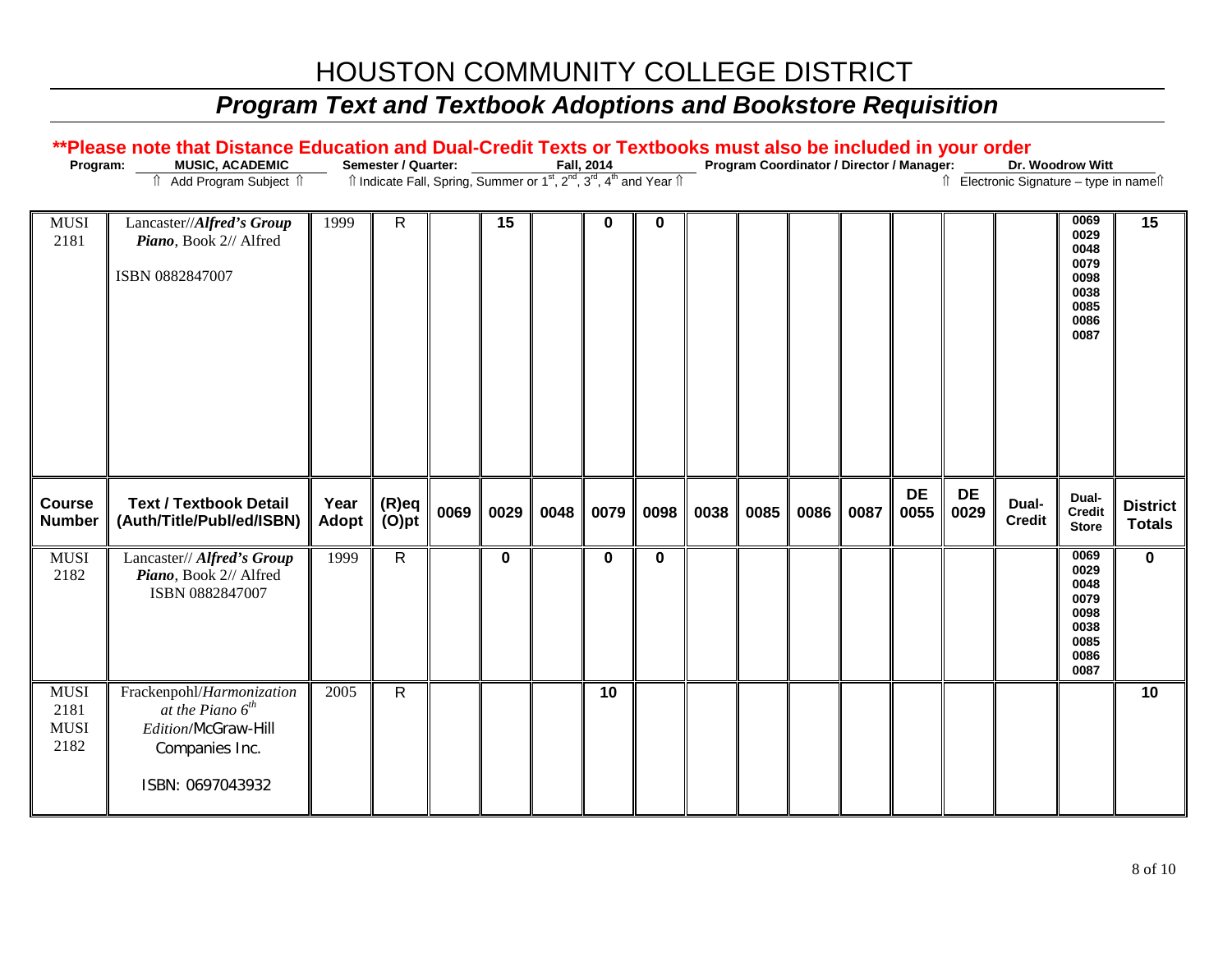| Program:                                   | **Please note that Distance Education and Dual-Credit Texts or Textbooks must also be included in your order<br>MUSIC, ACADEMIC<br>Add Program Subject 1<br>⇑ |                     | Semester / Quarter:<br>Îl Indicate Fall, Spring, Summer or 1 <sup>st</sup> , 2 <sup>nd</sup> , 3 <sup>rd</sup> , 4 <sup>th</sup> and Year Îl |      |             |      | Fall, 2014 |             |      | Program Coordinator / Director / Manager: |      |      |                   |                   | î Electronic Signature - type in nameî | Dr. Woodrow Witt                                                     |                                 |
|--------------------------------------------|---------------------------------------------------------------------------------------------------------------------------------------------------------------|---------------------|----------------------------------------------------------------------------------------------------------------------------------------------|------|-------------|------|------------|-------------|------|-------------------------------------------|------|------|-------------------|-------------------|----------------------------------------|----------------------------------------------------------------------|---------------------------------|
| <b>MUSI</b><br>2211                        | Benward//Music in Theory<br>& Practice-Volume II//Wm.<br><b>Brown</b><br>ISBN 9780072950694<br>$(7th$ edition with CD's)                                      | 1999                | ${\sf R}$                                                                                                                                    |      | $\mathbf 0$ |      | 0          | 0           |      |                                           |      |      |                   |                   |                                        | 0069<br>0029<br>0048<br>0079<br>0098<br>0038<br>0085<br>0086<br>0087 | 0                               |
| <b>MUSI</b><br>2211                        | Benward//Music in Theory<br>& Practice-Volume II<br>Workbook//Wm. Brown<br>ISBN 9780072845358                                                                 | <b>MUSI</b><br>2211 | $\overline{R}$                                                                                                                               |      | $\mathbf 0$ |      | 0          | $\mathbf 0$ |      |                                           |      |      |                   |                   |                                        | 0069<br>0029<br>0048<br>0079<br>0098<br>0038<br>0085<br>0086<br>0087 | $\bf{0}$                        |
| Course<br><b>Number</b>                    | <b>Text / Textbook Detail</b><br>(Auth/Title/Publ/ed/ISBN)                                                                                                    | Year<br>Adopt       | $(R)$ eq<br>$(O)$ pt                                                                                                                         | 0069 | 0029        | 0048 | 0079       | 0098        | 0038 | 0085                                      | 0086 | 0087 | <b>DE</b><br>0055 | <b>DE</b><br>0029 | Dual-<br><b>Credit</b>                 | Dual-<br>Credit<br><b>Store</b>                                      | <b>District</b><br><b>Total</b> |
| <b>MUSI</b><br>2211<br><b>MUSI</b><br>2212 | Kostka/Payne/Tonal Harmony:<br>With An Introduction To<br>Twentieth-Century Music, 5 <sup>th</sup><br>Edition/Mcgraw-Hill<br>ISBN: 0072852607                 |                     |                                                                                                                                              |      | 10          |      | 10         |             |      |                                           |      |      |                   |                   |                                        |                                                                      | 20                              |
| <b>MUSI</b><br>2212                        | Benward//Music in Theory<br>& Practice-Volume II<br>Workbook//Wm. Brown<br>ISBN 9780072845358                                                                 | 1999                | $\overline{R}$                                                                                                                               |      | $\mathbf 0$ |      | 0          | $\mathbf 0$ |      |                                           |      |      |                   |                   |                                        | 0069<br>0029<br>0048<br>0079<br>0098<br>0038<br>0085<br>0086<br>0087 | $\mathbf 0$                     |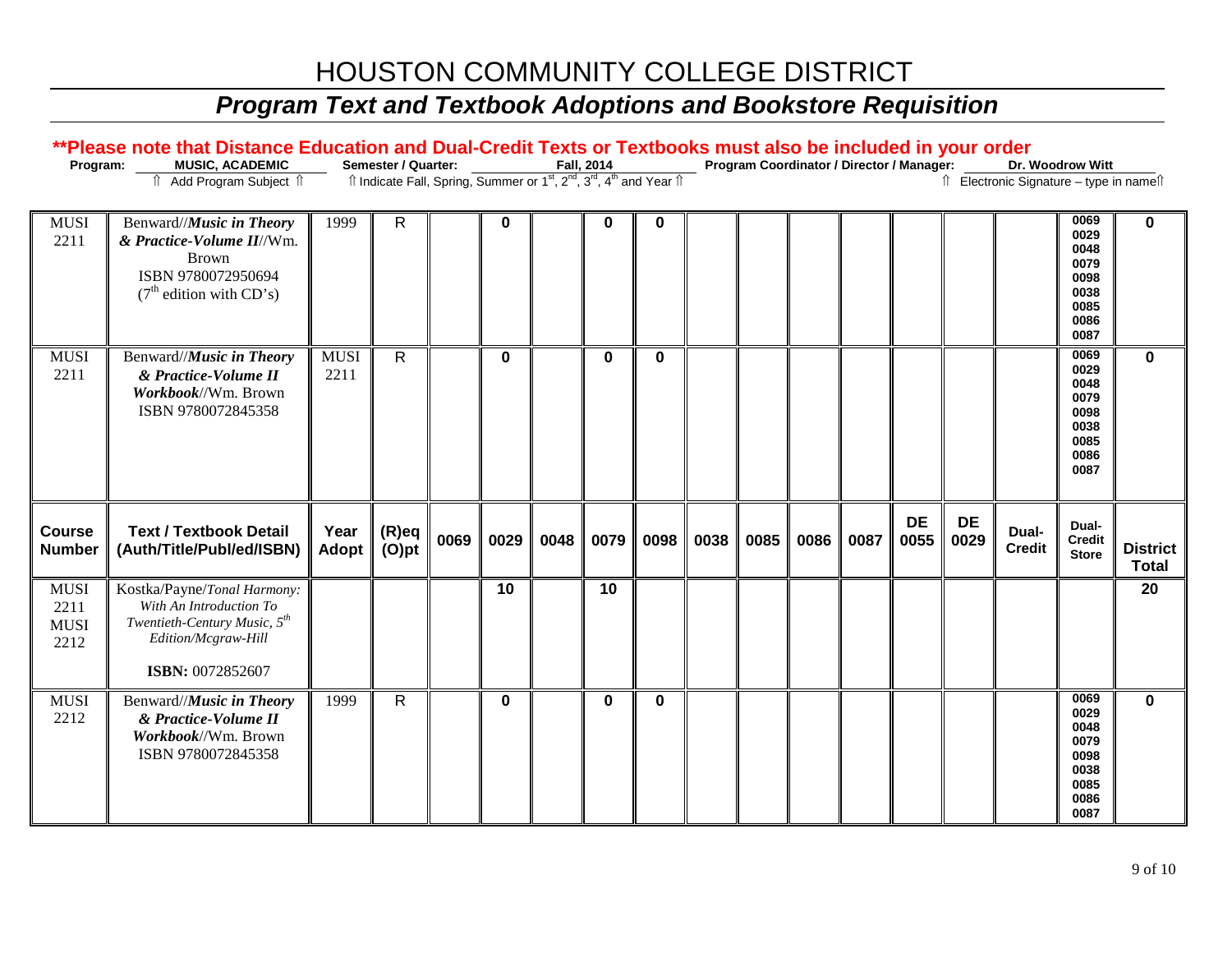| Program:                       | **Please note that Distance Education and Dual-Credit Texts or Textbooks must also be included in your order<br>MUSIC, ACADEMIC                                |                      | Semester / Quarter:                                                                                                   |      |          |      | Fall, 2014 |          |      | Program Coordinator / Director / Manager: |      |      |                   |                   |                                          | Dr. Woodrow Witt                                                     |                                 |
|--------------------------------|----------------------------------------------------------------------------------------------------------------------------------------------------------------|----------------------|-----------------------------------------------------------------------------------------------------------------------|------|----------|------|------------|----------|------|-------------------------------------------|------|------|-------------------|-------------------|------------------------------------------|----------------------------------------------------------------------|---------------------------------|
|                                | Add Program Subject 1                                                                                                                                          |                      | Îl Indicate Fall, Spring, Summer or 1 <sup>st</sup> , 2 <sup>nd</sup> , 3 <sup>rd</sup> , 4 <sup>th</sup> and Year Îl |      |          |      |            |          |      |                                           |      |      |                   |                   | Îl Electronic Signature - type in nameîl |                                                                      |                                 |
| <b>MUSI</b><br>2216            | Benward//Eartraining: A<br><b>Technique</b> for<br>Listening//Wm. Brown<br>ISBN 0697333116<br>(with CD's)                                                      | 1999                 | $\mathsf{R}$                                                                                                          |      | 0        |      | 12         | 0        |      |                                           |      |      |                   |                   |                                          | 0069<br>0029<br>0048<br>0079<br>0098<br>0038<br>0085<br>0086<br>0087 | 12                              |
| <b>MUSI</b><br>2216            | Horvit/Koozin/Nelson//Mus<br>ic for Ear Training, Second<br>Ed//<br>Schirmer/Cengage Pub.<br>ISBN-10: 0534627668<br>ISBN-13: 978-<br>0534627669   Edition: 2nd |                      |                                                                                                                       |      | 12       |      |            |          |      |                                           |      |      |                   |                   |                                          |                                                                      | 12                              |
| <b>MUSI</b><br>2217            | Benward//Eartraining: A<br><b>Technique for</b><br>Listening//Wm. Brown<br>$7th$ Edition with CD's<br>ISBN 9780073015958                                       | 1999                 | $\mathsf{R}$                                                                                                          |      | $\bf{0}$ |      | $\bf{0}$   | $\bf{0}$ |      |                                           |      |      |                   |                   |                                          | 0069<br>0029<br>0048<br>0079<br>0098<br>0038<br>0085<br>0086<br>0087 | $\bf{0}$                        |
| <b>Course</b><br><b>Number</b> | <b>Text / Textbook Detail</b><br>(Auth/Title/Publ/ed/ISBN)                                                                                                     | Year<br><b>Adopt</b> | (R)eq<br>$(O)$ pt                                                                                                     | 0069 | 0029     | 0048 | 0079       | 0098     | 0038 | 0085                                      | 0086 | 0087 | <b>DE</b><br>0055 | <b>DE</b><br>0029 | Dual-<br><b>Credit</b>                   | Dual-<br><b>Credit</b><br><b>Store</b>                               | <b>District</b><br><b>Total</b> |